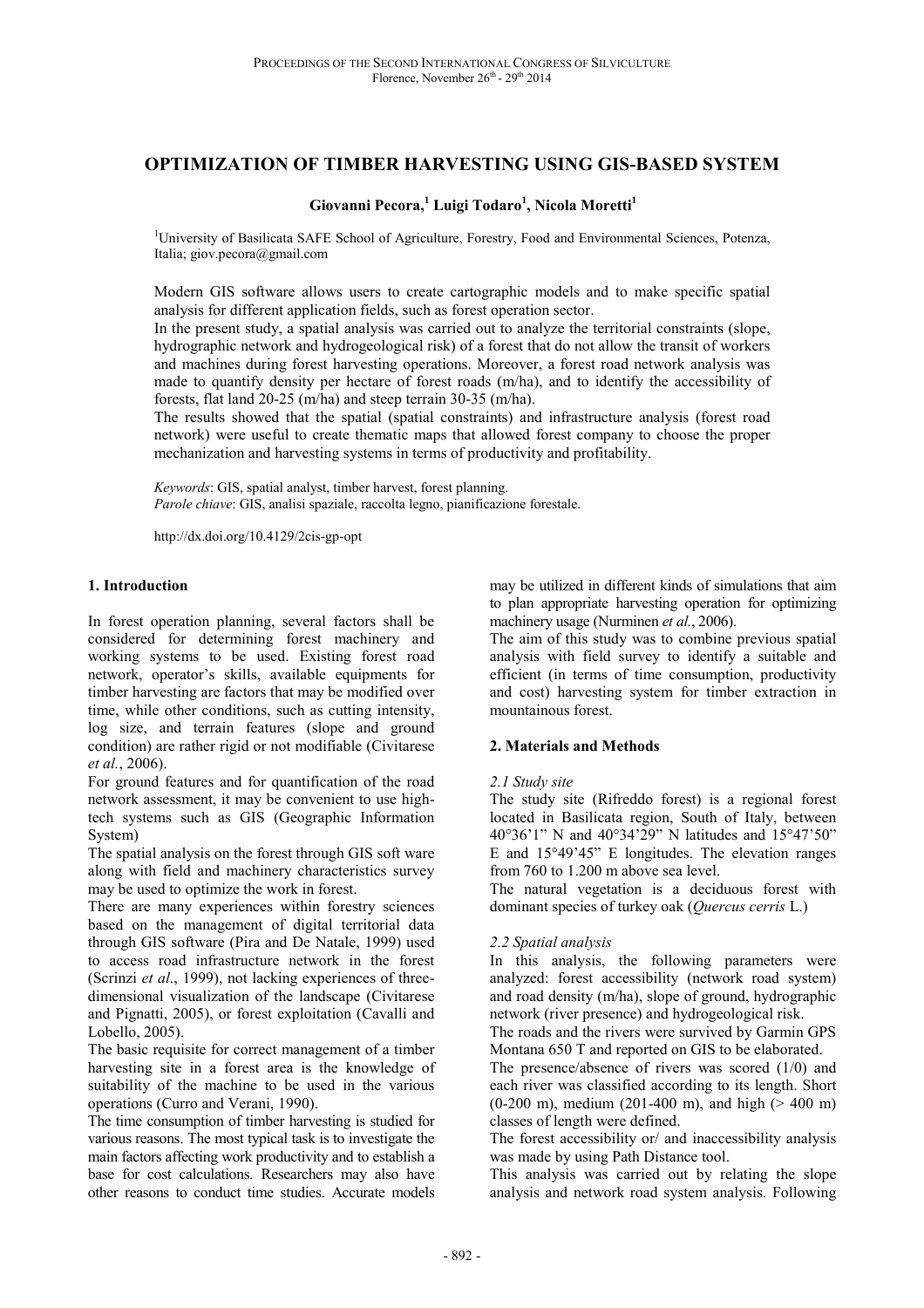Hippoliti (1994), a buffer of 100 m was used as spatial parameter to identify the forest accessibility along both road sides. According to the author, a forest can be considered as accessible if served by roads to a height difference (hd) of 100 m. In the present study, this value was used to classify forest areas into three different classes: low - (66 m≤hd<100 m), medium -  $(34 \text{ m} <$ hd $\leq 65 \text{ m}$ ), and high-accessible (hd  $\leq 33 \text{ m}$ ) forest areas.

The slope analysis was performed by using the DEM (Digital Elevation Model) at a 20 m resolution, which was processed by using the Spatial Analyst Tool "Slope", and reclassified according to Hippoliti's classification (1994): 0-20%,21-40%, 41-60%, > 60%.

The hydrogeological risk analysis was conducted by using a reference layer downloaded from the website of Watershed Authority of Basilicata Region:

http://www.adb.basilicata.it/adb/pStralcio/download.asp.

The presence/absence of hydrogeological risk was scored (1/0), and each risk type was classified according to Watershed Authority classification, R1, R2, R3, and R4 (AUTORITÀ DI BACINO REGIONE BASILI-CATA, 2014).

Finally, all these analysis were used to identify suitability areas (Area 1, 2, 3 and 4) of forest machinery by using the Weighted Overlay tool, as showed in Figure 1.

## *2.3 Dendrometric analysis*

The dendrometric data analysis was carried out to complete the forest utilization planning, in particular the choice of forest machineries, labor instruments and optimal work systems (harvesting systems).

A pilot inventory was done considering 6 sampling plots (radius 40 m), which confirmed the timber data from forest management plan. This forest was subjected to low cutting intensity (low thinning), which provided a timber extraction about 30 cubic meters per hectare for each extraction cycle, for firewood production.

## *2.4 Harvesting machinery choice and field survey*

The spatial analysis was carried out to choice the most suitable machinery for each forest area. Among the machineries in supplied of forest company the following ones were chosen in according to their characteristics of use.

 For Area 1 and 2 a wheeled tractor equipped with front and back three-pronged attack (Landini 7880 DT, 55 Kw) was used, on medium slope with one cage, on low slope with two cages. A crawler tractor with one cage on steep slope (Fiat 605 C, 45 Kw) was used for Area 3. The time consumption, productivity and cost of harvesting was calculated for each forest area.

The machinery costs  $(E/h)$  were directly collected through interviews to forestry owner to calculate the total cost of timber harvesting  $(E)$ . The harvesting element times included empty travel, timber loading,

load travel, unload travel, timber unloading and technical delay. For each travel, were measured the distance (m) and time (min) of harvesting from timber concentration point to the storage square, and machinery productivity (t/h). Finally, it was calculated the effect of harvesting distance on harvesting time.

## *2.5 Statistical analysis*

A linear regression analysis was used to describe the relationship between distance and time harvesting for each forest area.

## **3. Results and discussions**

## *3.1 Spatial analysis*

The analysis showed that the road density of flat land was 68.8 m/ha, and 64.3 m/ha for steep land, and whole forest was divided in 4 areas, A1 (Area 1, 32 ha, 19%), A2 (Area 2, 109 ha, 64.6%), A3 (Area 3. 28 ha, 16.3%), A4 (Area 4,  $0.24$  ha,  $0.1\%$ ), the fourth wooded area, although small, resulted totally impracticable, as showed in Figure 1.

## *3.2 Field analysis*

The field analysis confirmed that, for low thinning, the harvesting cost was very high (44,072  $\epsilon$ ), as showed in Table 1. For this reason, a preventive spatial analysis may allow the forestry owner to know the real territorial conditions before starting the forest work in order to optimize the time consumption, forest mechanization and economic competitiveness of forest utilization, still "weak link" of supply chain forest (Baldini *et al.*, 2006). The daily productivity for all the machinery was 46.5 t/d, whereas the total number of days needed to harvest the timber in whole forest was 502.62. The machinery productivity is usually influenced by empty travel and loaded travel that dominate the time cycle of forest operations (Gilanipoor *et al.*, 2012). The effect of harvesting distance on harvesting time for each forest area are shown in Figures 1, 2, and 3. For all the areas, there was a positive relationship between the variables. However, the A3 was characterized by the lowest R square value (0.62). This result may be due to time of dumping and load timber, as well as to a significant presence of natural obstacles.

## **4. Conclusions**

Our results indicate that a preliminary spatial analysis could provide forest companies with effective guidelines for improving mechanization of forest harvesting. In particular, the analysis may be useful in helping forest companies to choice the most suitable systems in relation to different territorial conditions. Ultimately, GIS tools combined by field survey may lead to optimize the work in forest (woodcutter work).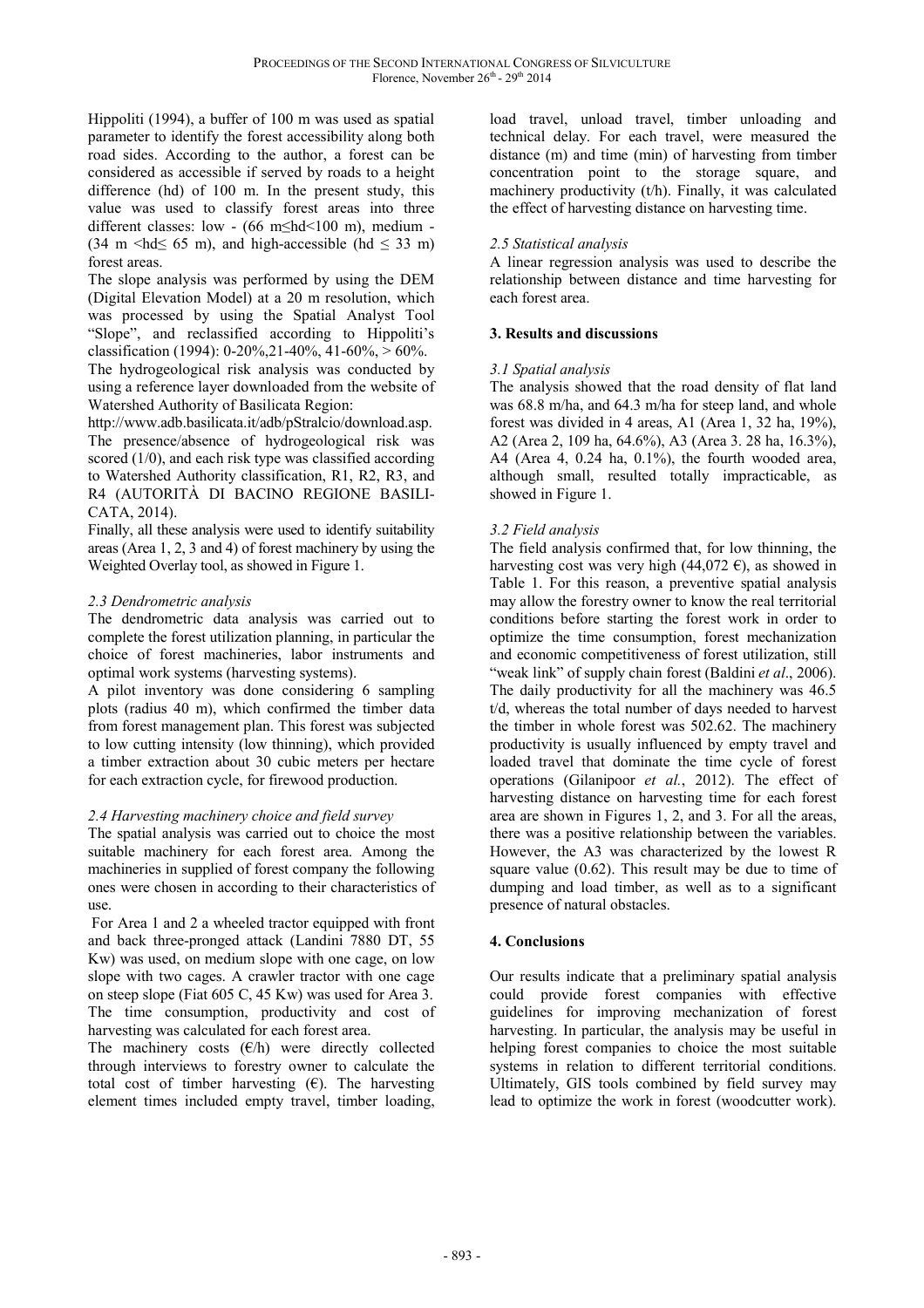| Forest area    |              | Harvesting machinery           |               | Biomass analysis           |                           |                     |                         | Cost analysis             |                          |                             |
|----------------|--------------|--------------------------------|---------------|----------------------------|---------------------------|---------------------|-------------------------|---------------------------|--------------------------|-----------------------------|
| Code           | Surface (ha) | <b>Type</b>                    | Power<br>(Kw) | Yield<br>per hour<br>(t/h) | Yield<br>per dav<br>(t/d) | Total<br>dav<br>(d) | Total<br>biomass<br>(t) | Cost per<br>hour<br>(E/h) | Cost per<br>dav<br>(E/d) | Total<br>cost<br>$\epsilon$ |
| A <sub>1</sub> | 32           | Crawler tractor<br>with 1 cage | 45            | 1.3                        | 9.7                       | 91.7                | 95.4                    | 12.5                      | 94                       | 89,44                       |
| A <sub>2</sub> | 109          | Tractor<br>with 2 cages        | 55            | 3.5                        | 26.3                      | 116.2               | 325.2                   | 11.5                      | 86                       | 28,049                      |
| A <sub>3</sub> | 28           | Tractor<br>with 1 cage         | 55            | 1.4                        | 10.5                      | 73.3                | 82.1                    | 11.5                      | 86                       | 7,079                       |
| Total          | 169          |                                |               | 6.2                        | 46.5                      | 281.2               | 502.7                   | 35.5                      | 266                      | 44072                       |

Table 1. Total cost estimation for timber harvesting for each area. Tabella 1. Stima del costo totale per l'esbosco per ogni area.



 Figure 1. Suitability area for forest machinery. Figura 1. Zona d'idoneità per le macchine forestali.



Graph 1. Effect of distance on harvesting time, tractor 1 cage.

Grafico 1. Effetto della distanza sul tempo di raccolta, trattore 1 gabbia.